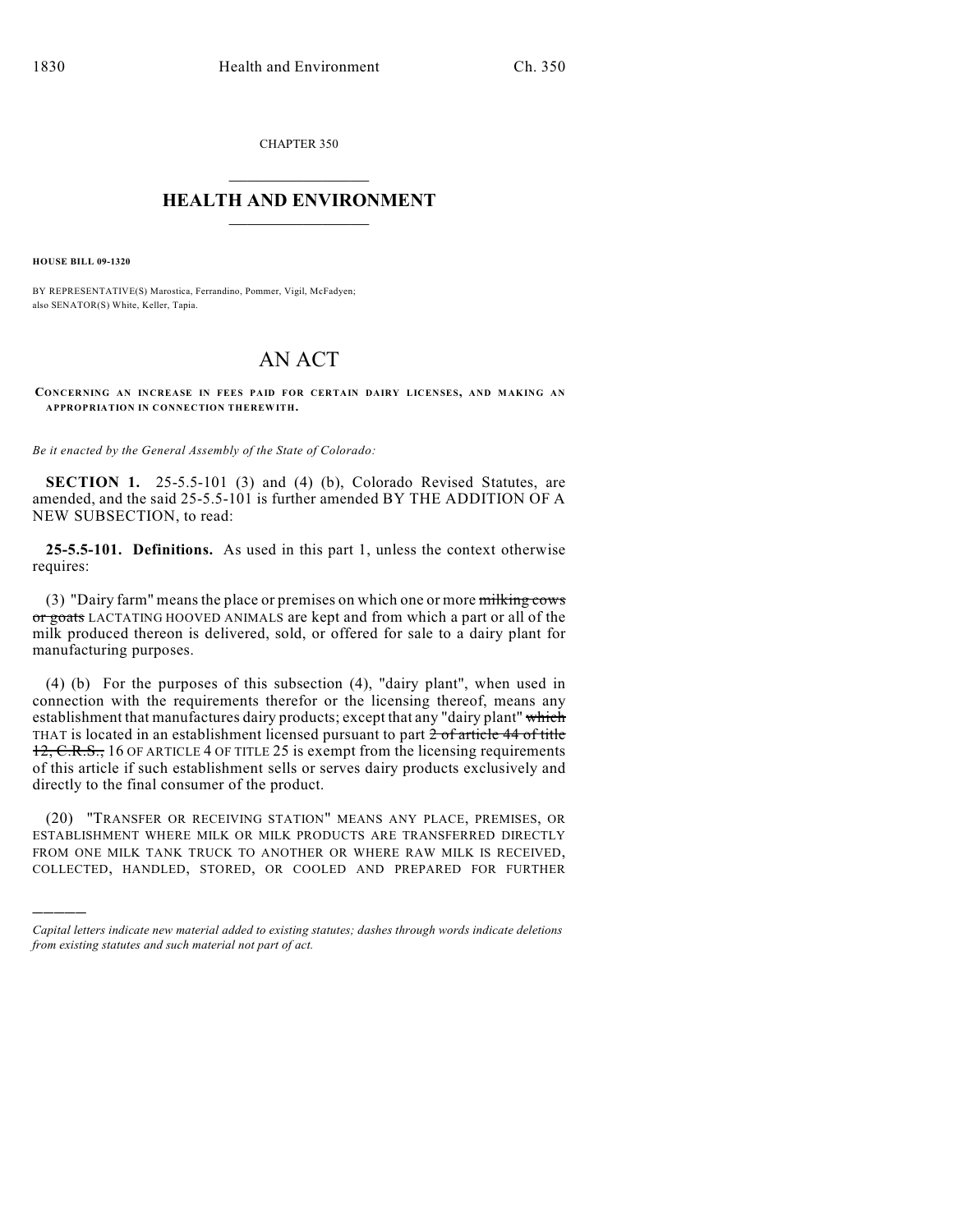TRANSPORTING. THE TERM "TRANSFER OR RECEIVING STATION" SHALL NOT INCLUDE A DAIRY FARM.

**SECTION 2.** 25-5.5-107 (2), (4) (a), and (7), Colorado Revised Statutes, are amended to read:

**25-5.5-107. Testing and sampling of dairy products - unlawful acts licensing - dairy protection cash fund - created.** (2) It is unlawful for any person to sample or test milk, cream, or any other dairy product to determine the value of such product when bought and sold or to instruct another person for such purpose without first having a license granted by the department, and such WHICH license shall be conspicuously displayed in his THE PERSON'S place of business. Licenses shall be granted to those persons who have completed a course in milk and cream testing in any recognized college or dairy school or to those persons who have passed a satisfactory examination under the direction of the department. Payment of a yearly fee of three FIFTY dollars is required, and the license shall be issued for a period of one year from the July 1 next preceding the actual date of issue; however, such THE license shall be subject to cancellation by the department at any time if it finds that the person holding said THE license is incompetent or guilty of violating any of the provisions of this part 1.

(4) (a) (I) A temporary permit to operate the following dairy plants may be issued by the department upon application and upon the payment of a yearly license fee in the amount of ten dollars SPECIFIED IN SUBPARAGRAPH (II) OF THIS PARAGRAPH (a) for each condensary, cheese factory, ice-cream factory, or other place of business where dairy products are manufactured or put in containers for sale or distribution.

(II) EXCEPT FOR A TRANSFER OR RECEIVING STATION, WHICH SHALL BE CHARGED THE FEE SET FORTH IN SUB-SUBPARAGRAPH (A) OF THIS SUBPARAGRAPH (II), THE FEE FOR A LICENSE ISSUED UNDER THIS SUBSECTION (4) SHALL BE DETERMINED AND PAID ACCORDING TO THE ANNUAL AVERAGE DAILY AMOUNT OF MILK RECEIVED FOR MANUFACTURING BY THE DAIRY PLANT, AS FOLLOWS:

| <b>ANNUAL AVERAGE DAILY</b><br><b>AMOUNT OF MILK RECEIVED</b> | FEE       |
|---------------------------------------------------------------|-----------|
| $(A)$ UNDER 1,000 POUNDS                                      | 300<br>S. |
| (B) $1,000$ to 19,999 pounds                                  | 600<br>S  |
| (C) $20,000$ to 449,999 pounds                                | \$1,000   |
| (D) $450,000$ OR MORE POUNDS                                  | \$1,600   |

(7) All moneys collected by the department for the license fees provided for in this section shall be transmitted to the state treasurer, who shall credit the same to the general fund DAIRY PROTECTION CASH FUND, REFERRED TO IN THIS SUBSECTION (7) AS THE "FUND",WHICH IS HEREBY CREATED IN THE STATE TREASURY. THE GENERAL ASSEMBLY SHALL ANNUALLY APPROPRIATE THE MONEYS IN THE FUND TO THE DEPARTMENT FOR THE PAYMENT OF EXPENSES NECESSARY TO ADMINISTER THIS SECTION. ANY UNEXPENDED AND UNENCUMBERED MONEYS REMAINING IN THE